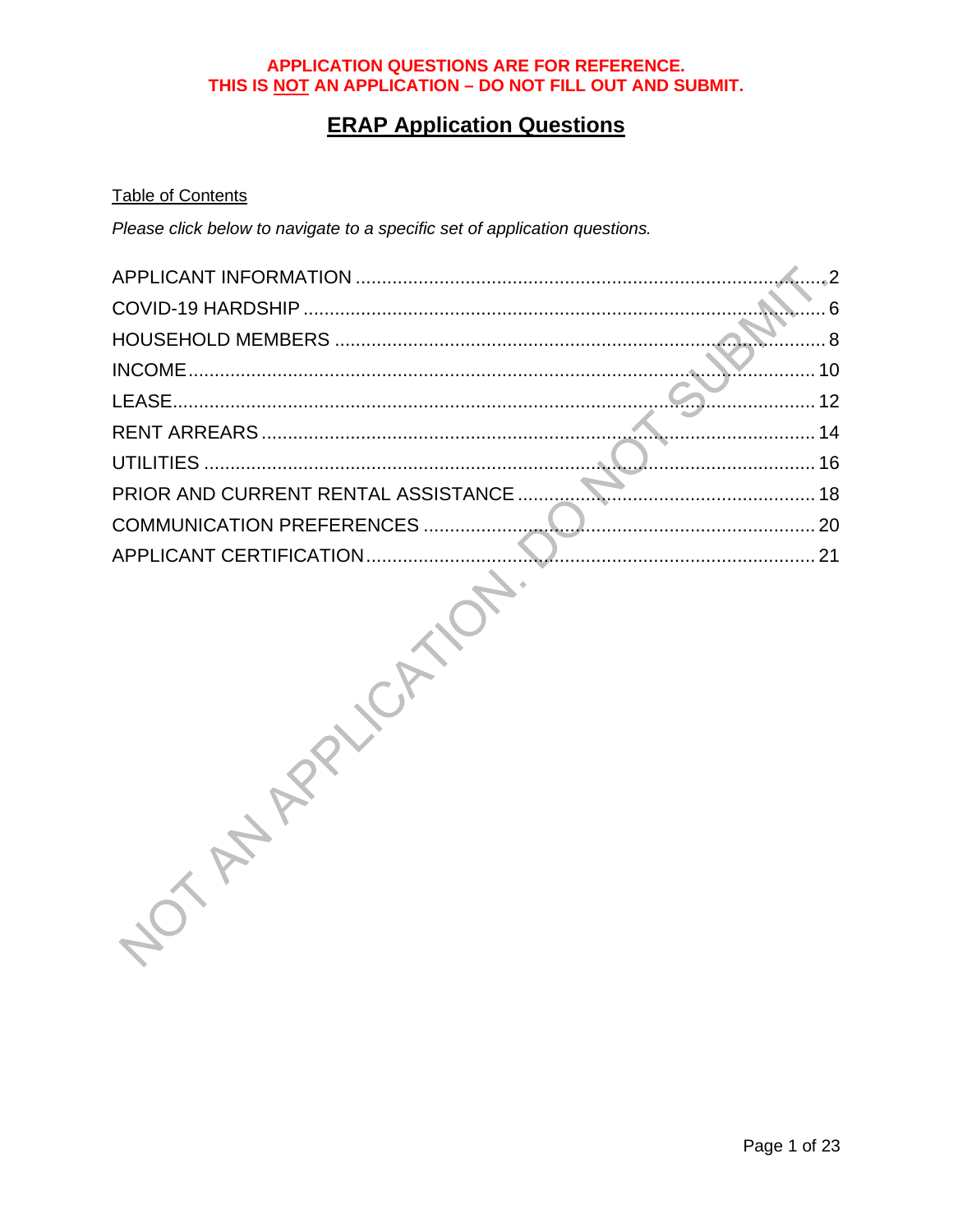# <span id="page-1-0"></span>**APPLICANT INFORMATION**

**Are you submitting this application on behalf of someone else? \***

O YES O NO

**If yes, please indicate relationship:***\* (Only required if "Yes" selected above.)*<br>  $\bigcirc$  Family Member<br>  $\bigcirc$  Friend<br>  $\bigcirc$  Landlord or Property Manager<br>  $\bigcirc$  Attorney or Legal Counsel<br>  $\bigcirc$  Case Worker<br>  $\bigcirc$  Commun

- Family Member
- O Friend
- Landlord or Property Manager
- Attorney or Legal Counsel
- O Case Worker
- Community-Based Organization
- O District
- O Other

**Other Relationship (please explain)** *(Only required if "Yes" selected above.)*

**Name of Person Completing this Application:**

**First Name \***

**Last Name \***

**Address Line 1 \***

**Address Line 2 / Unit / Apartment Number** 

**City \***

**State \***

**Zip Code \***

**Phone \***

**Email \***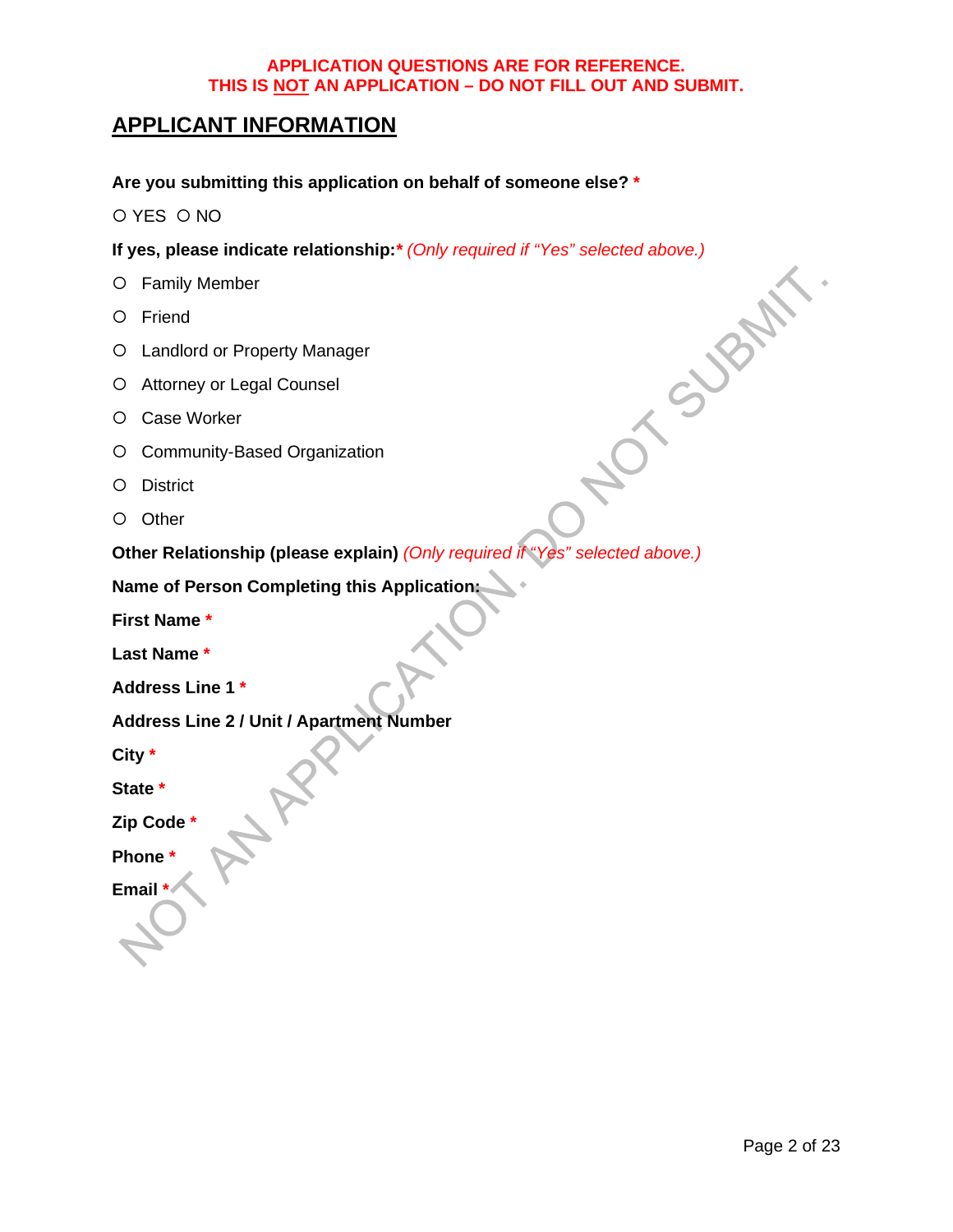APPLICANT INFORMATION

**First Name \***

**Last Name \***

**Date of Birth \***

**Age**

**Gender \***

-Male

-Female

-Non-Binary

-Other

**Other Gender: \*** *(only required if "Other" is selected above)*

**Address Line 1 \***

**Address Line 2 / Unit / Apartment Number** 

**City \***

**State \***

**Zip Code \***

**Email \*** *(either phone OR email is required)*

**Phone \*** *(either phone OR email is required)*

**Mobile Number?**

O YES O NO

**Do you have a social security number? \***

O YES ONO.

**Social Security Number** *(Only required if "Yes" selected for previous question.)*

**Do you have another form of identification? (Select one from drop-down) \*** *(Only required if "No" is selected for "Do you have a Social Security Number?")*

**DR. 120** 

-Driver's License

-Taxpayer Identification Number

-Other Government-Issued Identification

-None

**Type of Other ID \*** *(Only required if "Other Government-Issued Identification" is selected.)*

NOTS BANY.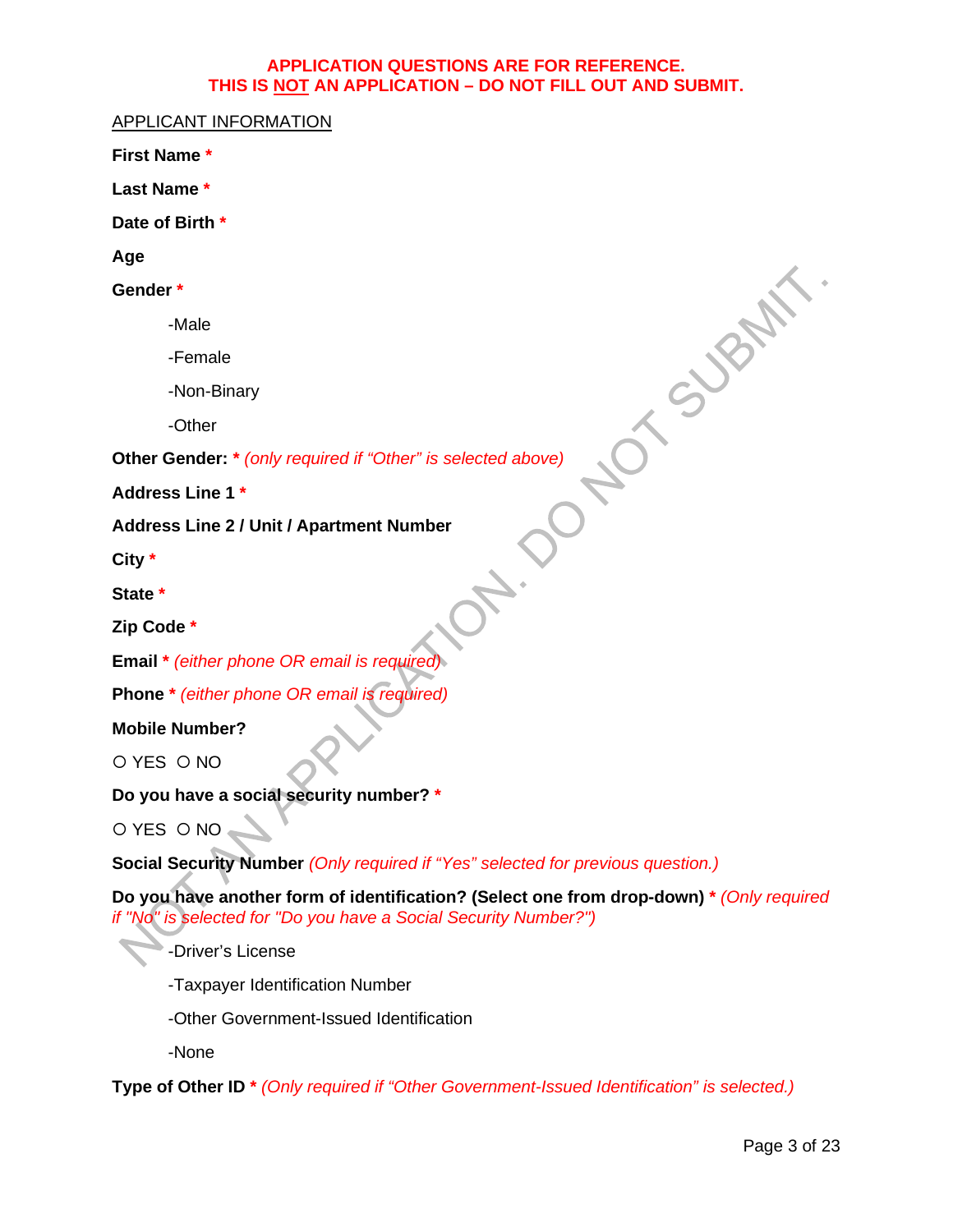**ID Number \*** *(Only required if "Other Government-Issued Identification" is selected.)*

#### **Primary Language (Select one from drop-down) \***

- -English
- -Spanish
- -Arabic
- -Bengali
- -Chinese
- -Haitian-Creole
- -Korean
- -Russian
- -Yiddish
- -Other

# Privation<br>
- **Condition**<br>
- Other Language \* *(Only required if "Other" selected above.)*

#### **Race \***

- □ White
- □ Black/African American
- $\square$  American Indian/Alaska Native<br> $\square$  Asian<br> $\square$  Pacific Li
- $\square$  Asian
- □ Pacific Islander
- $\square$  Other
- **Ethnicity \***
- O Hispanic O Not Hispanic

#### **Are you currently renting? \***

O YES O NO

#### **What are the current terms of your lease? \*** *(Only required if "Yes" is selected for "Are you currently renting?")*

**ANDY** 

 $\circ$  Annual Agreement  $\circ$  Month to Month  $\circ$  Other Agreement  $\circ$  Renting Lot  $\circ$  I don't have a lease

#### **Lease End Date \*** *(only required if "Annual Agreement" selected above)*

**Please explain the terms of your agreement with the landlord** \* *(only required if "Other Agreement" or "I don't have a lease" selected above)*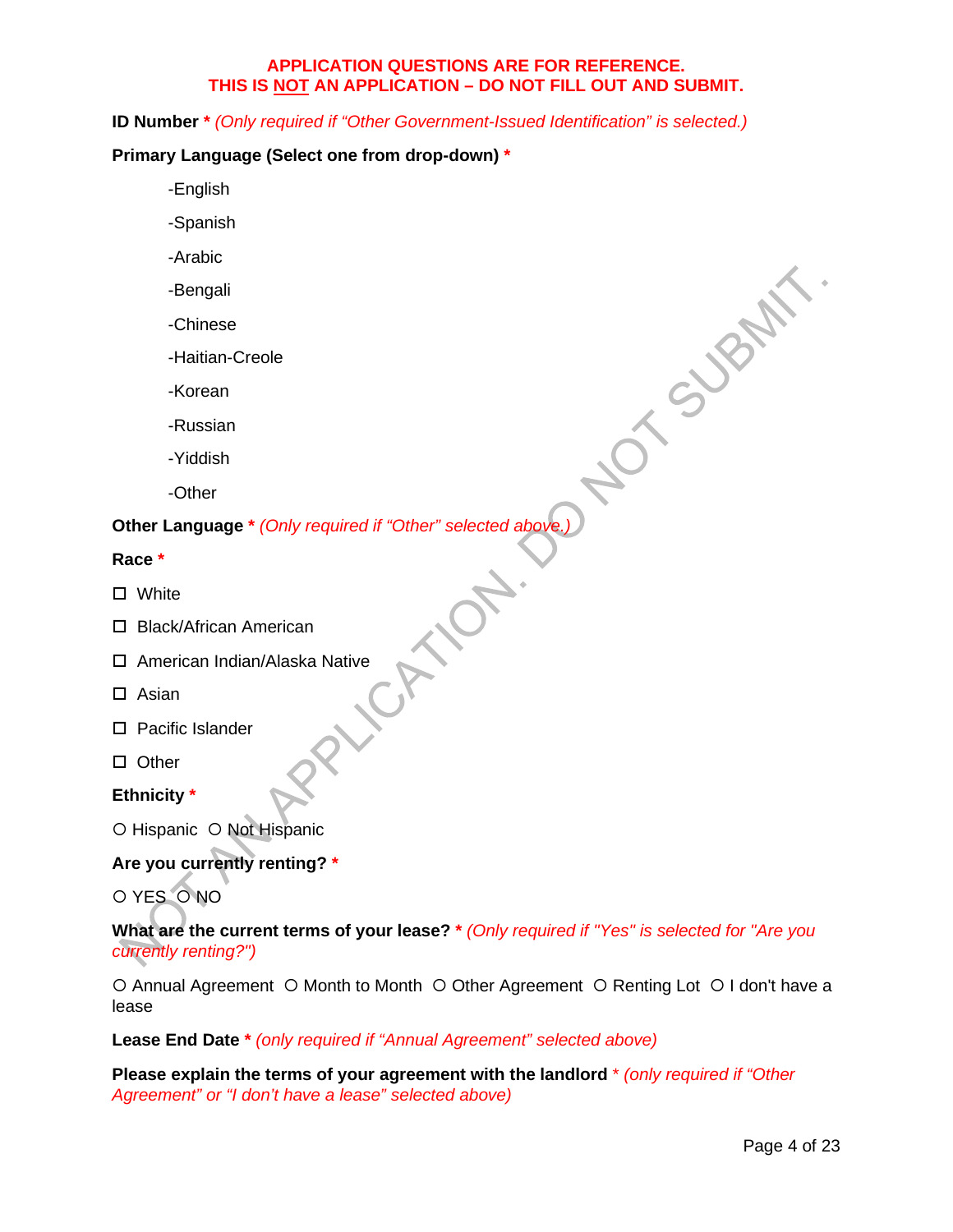#### **Current Employment Status \***

O Unemployed O Employed O Self-Employed

**Are you a full-time student? \***

O YES O NO

**Are you being claimed as a dependent on your parent's tax return? \*** *(Only required if "Yes" selected on previous question.)*

O YES O NO

**Has [NAME] filed taxes for the 2020 tax year (filed taxes in 2021 for 2020)?**

O YES O NO

**What tax form did you file?**

O 1040 O 1040 NR O 1040 SR O 1040 EZ O Other

**Other Tax Form \*** *(Only required if "Other" is selected on previous question.)*

**Enter Adjusted Gross Income (Line 11 of your tax return form, line 4 for 1040 EZ)** 

**Would you like to designate an emergency/proxy contact? \***

O YES O NO

**Emergency/Proxy Contact** *(The following is only required if "Yes" is selected on previous question.)*

**First Name \***

**Last Name \***

**Address Line 1 \***

**Address Line 2 / Unit / Apartment Number** 

**City \***

**State \***

**Zip Code \***

**Phone \***

**Email \***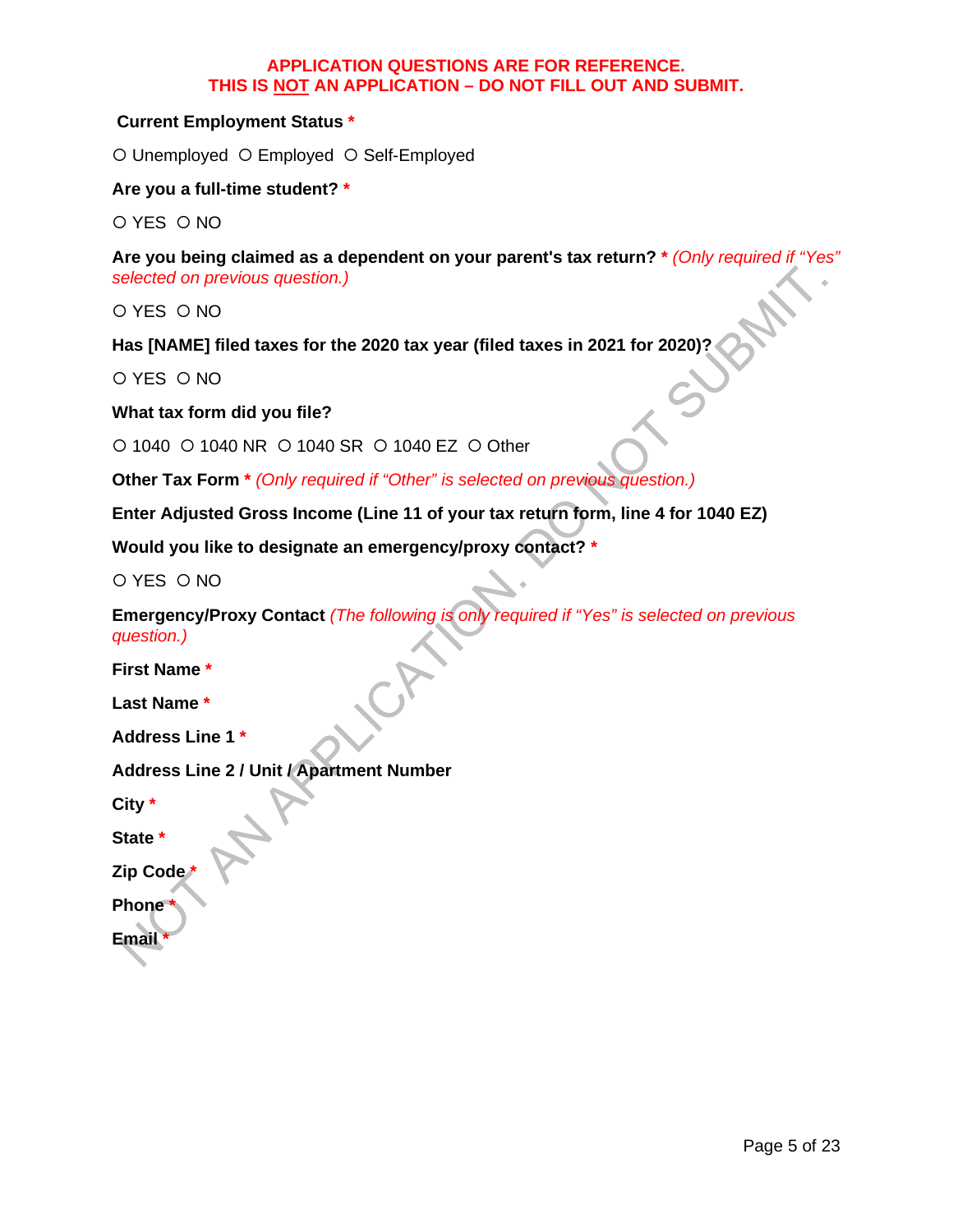# <span id="page-5-0"></span>**COVID-19 HARDSHIP**

This program requires that you or your household members must be financially impacted by COVID-19. Please fill out the sections below to tell us how COVID-19 financially impacted you or your household members.

**Have you, or any household member, received unemployment benefits at any point since March 13, 2020? \***

O YES O NO

#### **How were you, and/or other household member(s), financially impacted by COVID-19? \***

- □ Reduction in Household Income
- □ Increased Costs
- □ Other

#### **Reduction in Income - Please select all that apply \*** *(Only required if "Reduction in Household Income" selected above.)*

- □ Reduced Wages
- □ Reduced hours
- □ Employment Termination
- □ Business Closed
- □ Furlough
- □ Receiving Unemployment
- $\square$  Sick and unable to work

#### **Increased Costs - Please select all that apply \*** *(Only required if "Increased Costs" selected above.)*

- □ New or Increased Healthcare Costs
- □ At Home Care for someone with COVID-19
- □ Remote Work Expenses due to COVID-19
- □ Remote Learning Expenses due to COVID-19

 $\Box$  Increase in cost for essential items such as food, medicine, childcare, transportation, etc. as a result of COVID-19

- □ Purchase of Personal Protective Equipment (PPE)
- $\Box$  Penalties, fees and/or legal costs associated with rental or utility arrears
- $\Box$  Payments made by credit card or loans to avoid homelessness as a result of COVID-19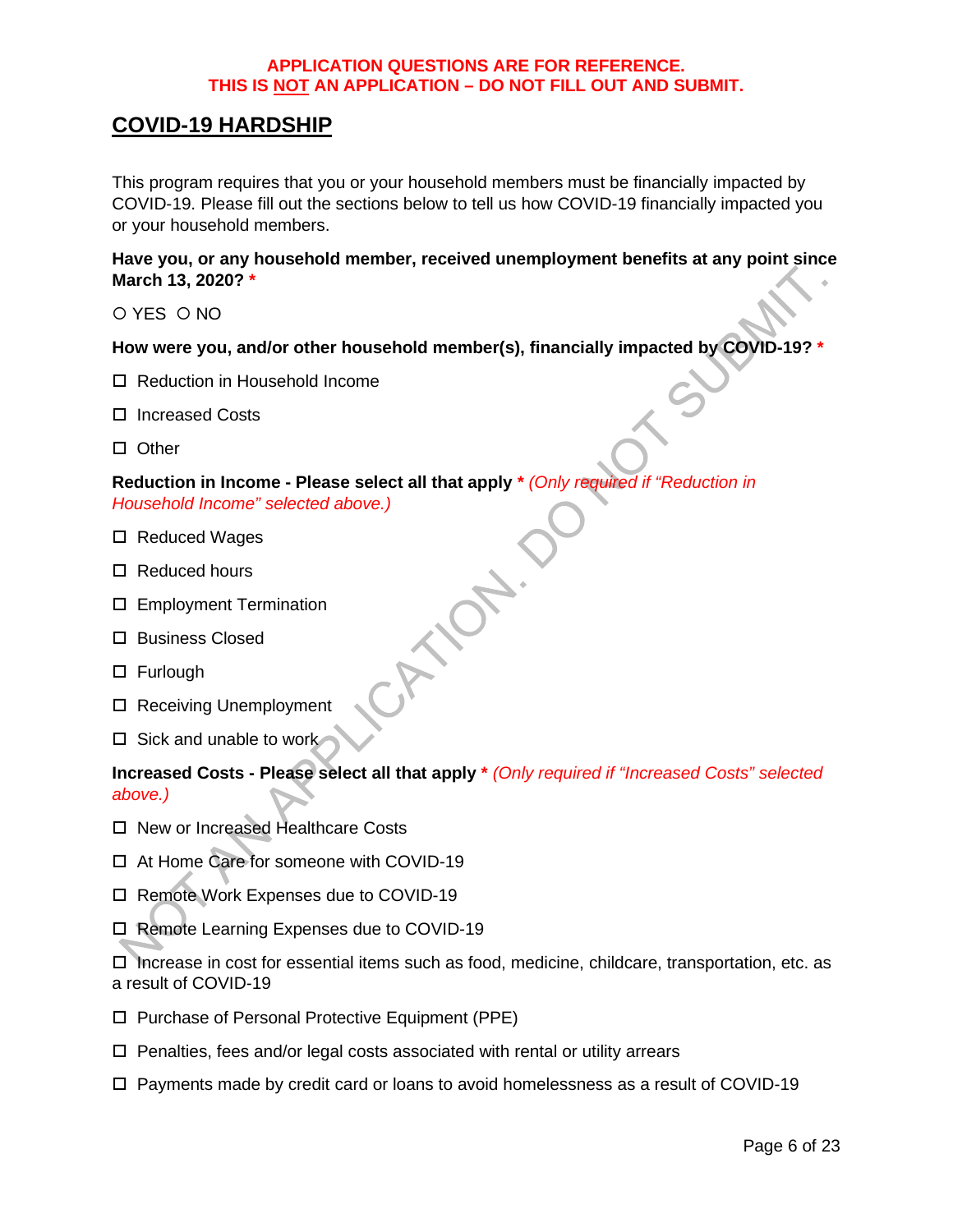- Alternative Transportation due to transportation limitations due to COVID-19
- □ Funeral Costs
- □ Other

**Please explain how you were financially impacted by COVID-19 \*** *(Only required if "Other" selected above in the question "How were you, and/or other household member(s), financially impacted by COVID-19?")*

# Check if any of the following circumstances apply to you or a member of your<br>household:  $*$ <br> $\Box$  is currently unemployed for at least the past 90 days<br> $\Box$  is a veteran<br> $\Box$  is expected. **household: \***

- $\Box$  is currently unemployed for at least the past 90 days
- $\square$  is a veteran
- $\square$  is experiencing domestic violence
- $\Box$  is a survivor of human trafficking
- $\square$  has an eviction case related to your current residence pending in court

 $\square$  resides in a mobile home or mobile home park whose arrears have accrued on the land which it is located

 $\Box$  lives in a building or development of 20 or fewer units

 $\square$  None of the above

*\*"Veteran" means a person who served in the active military, naval, or air service, and who was discharged or released therefrom under conditions other than dishonorable.*

**When did you receive an eviction notice? \*** *(Only required if "has an eviction case…" is selected above.)*

**Has the eviction been submitted to a court? \*** *(Only required if "has an eviction case…" is selected above.)*

**Court Case Number** *(Only required if "Yes" selected for "Has the eviction been submitted to a court?")*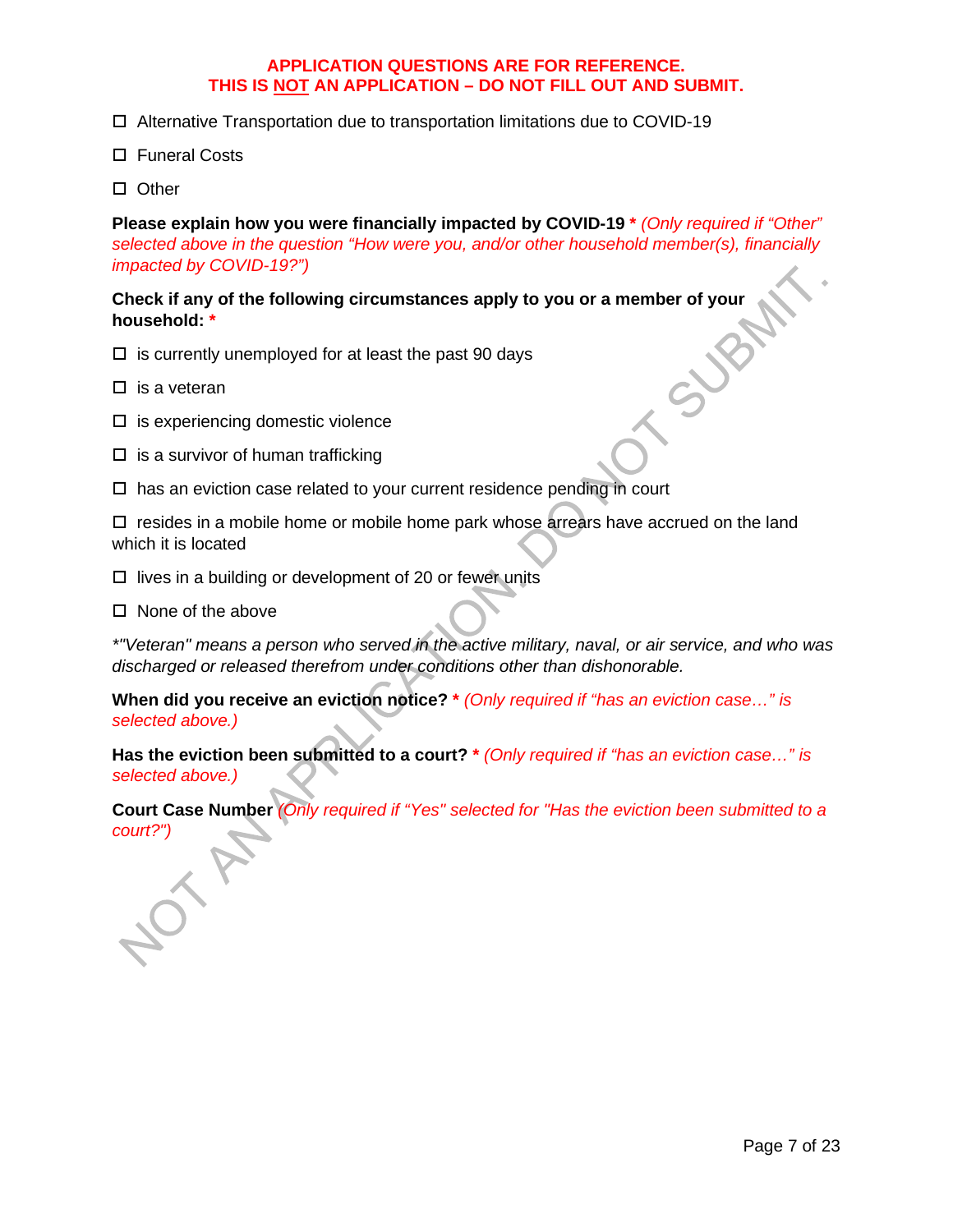# <span id="page-7-0"></span>**HOUSEHOLD MEMBERS**

**Are there additional household members that are currently living with you in the unit? \***

O YES O NO

**Including yourself, how many total household members are living in the unit?** \* (Only required if "Yes" is selected in previous question.)<br>
First Name \*<br>
Last Name \*<br>
Date of Birth \*<br>
Age<br>
Gender \*<br>
-Male *required if "Yes" is selected in previous question.)*

**First Name \***

**Last Name \***

**Date of Birth \***

**Age** 

**Gender \***

- -Male
- -Female
- -Non-Binary
- -Other

**Other Gender: \*** *(Only required if "Other" is selected above.)*

#### **Relationship \***

-Spouse

-Domestic Partner/Civil Union

-Child/Other Youth

-Other Adult

-Undisclosed

#### **Does this household member have a social security number? \***

O YES ONO

**Social Security Number** *(Only required if "Yes" is selected for "Does this household member have a social security number?")*

#### **Does this household member have another form of identification? \***

-Driver's License

-Taxpayer Identification Number

-Other Government-Issued Identification

-None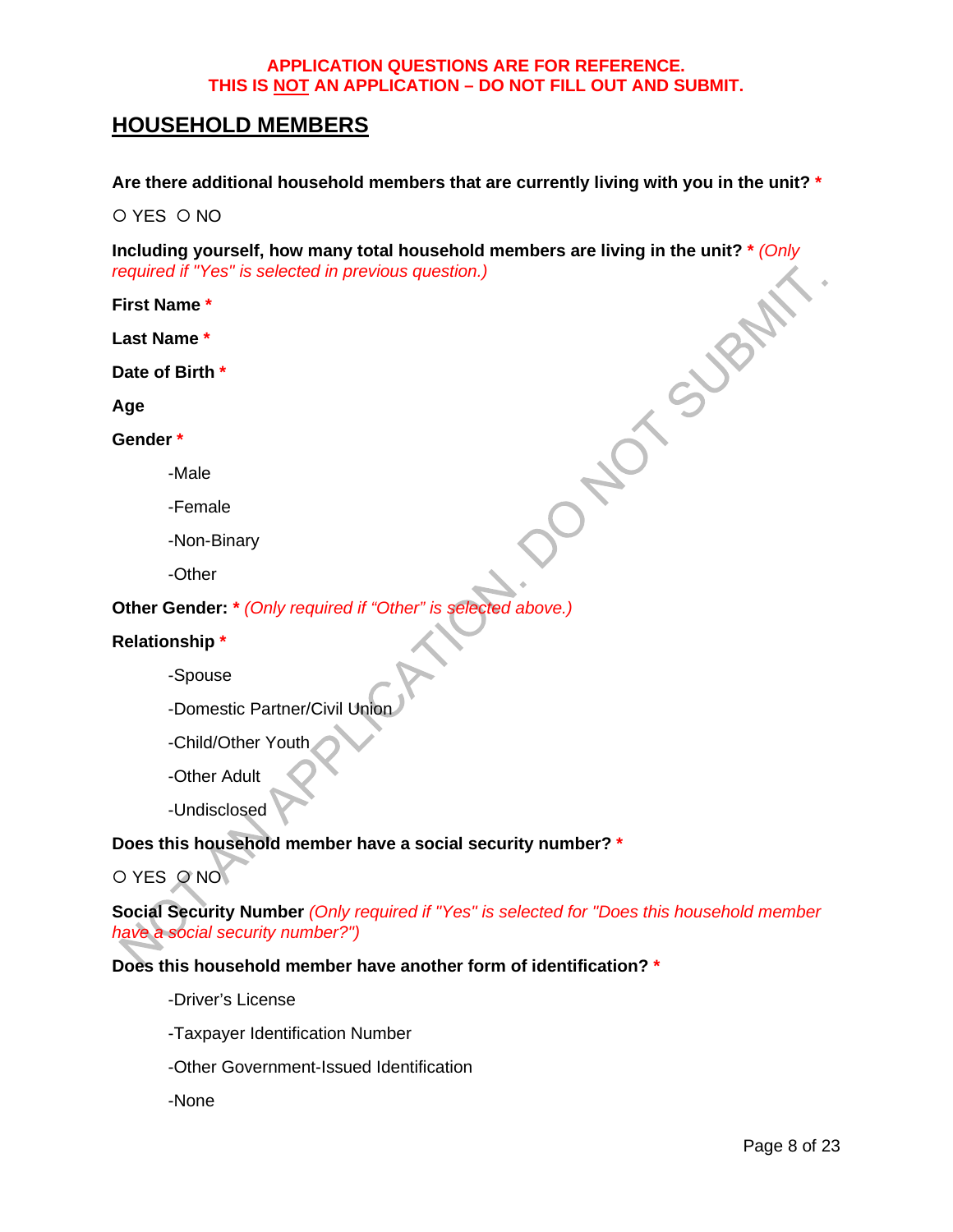**Type of Other ID \*** *(Only required if "Other Government-Issued Identification is selected.)*

**ID Number \*** *(Only required if "Other Government-Issued Identification is selected.)*

#### **Race \***

- □ White
- □ Black/African American
- American Indian/Alaska Native
- $\square$  Asian
- □ Pacific Islander
- $\square$  Other

**Ethnicity \***

O Hispanic O Not Hispanic

**Email** 

**Re-enter your email address**

**Phone** 

#### **Current Employment Status \***

O Unemployed O Employed O Self-Employed

**Are you a full-time student? \*** *(Only asked of adult household members.)*

O YES O NO

**Are you being claimed as a dependent on your parent's tax return? \*** *(Only required if "Yes" selected on previous question.)*

DONO SUBART

O YES O NO

**Has this member filed taxes for the 2020 tax year (filed taxes in 2021 for 2020) separately from the applicant?**

O YES O NO

**What tax form did they file?**

O 1040 O 1040 NR O 1040 SR O 1040 EZ O Other

**Other Tax Form \*** *(Only required if "Other" is selected on previous question.)*

**Enter Adjusted Gross Income (Line 11 of your tax return form, line 4 for 1040 EZ)**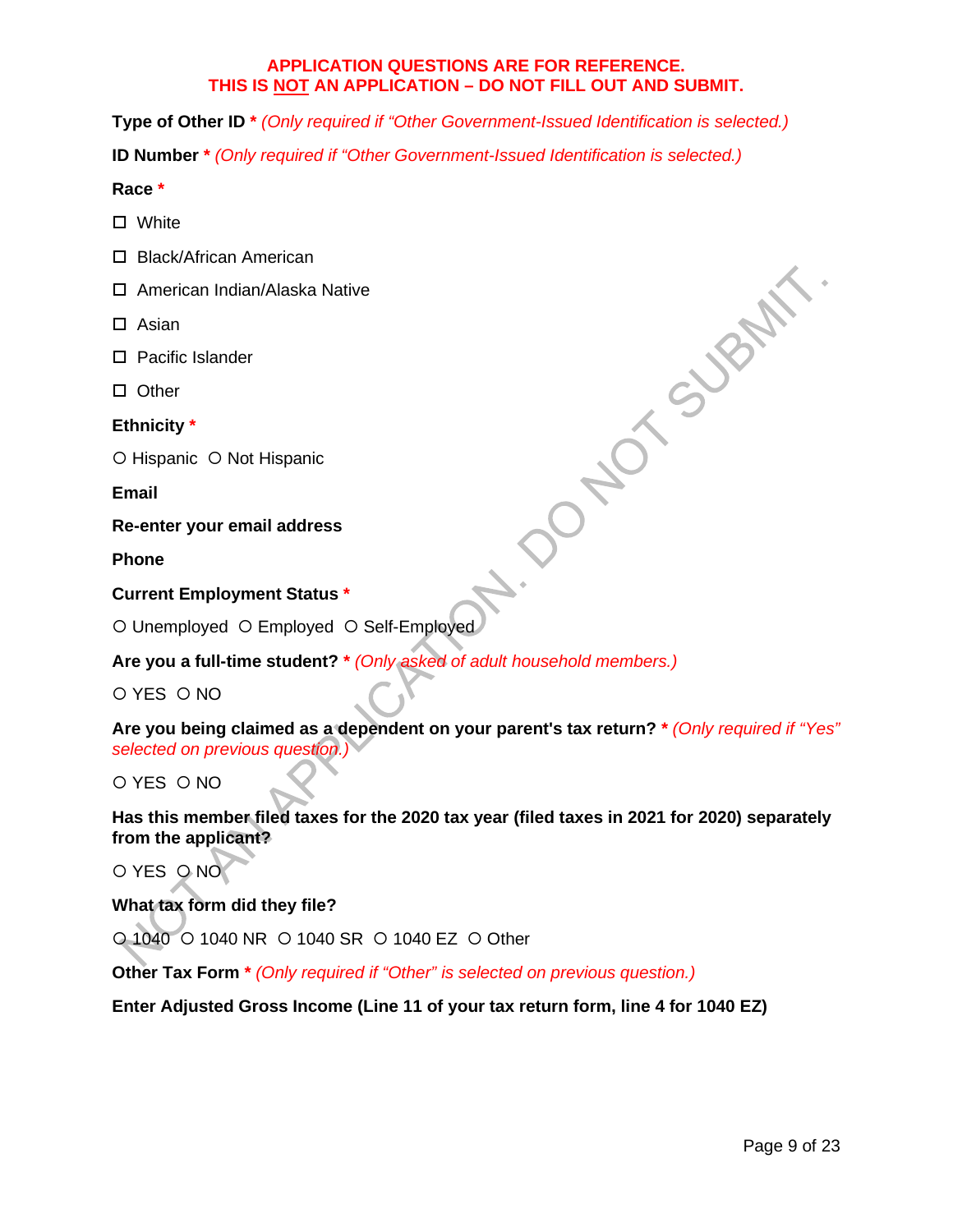# <span id="page-9-0"></span>**INCOME**

#### **Does any household member have income? \***

O YES O NO

#### IMPORTANT

The following types of income are excluded under this program. Please do not submit income<br>
information for the following income types:<br>
• Foster care payments<br>
• Public Assistance<br>
• Sporadic gifts<br>
• Groceries provided b information for the following income types:

- Foster care payments
- Public Assistance
- Sporadic gifts
- Groceries provided by persons not living in the household
- Supplemental Nutrition Assistance Program (SNAP) benefits
- Home Energy Assistance Program (HEAP) benefits
- Earned Income Tax Credit (EITC)

**I hereby certify that I and the members of my household do not receive income from any source, including the sources below. \*** (Only required if "No" is selected for the previous question.)

O YES O NO

- Wages from employment (including commissions, tips, bonuses, fees, etc.)
- Income from operation of a business
- Rental income from real or personal property
- Interest or dividends from assets
- Social Security payments, annuities, insurance policies, retirement funds, pensions, Supplemental Security Income (SSI), or death benefits
- Unemployment or disability payments
- Periodic allowances such as alimony, child support, or gifts received from persons not living in my household
- Sales from self-employed resources (Avon, Mary Kay, Shaklee, etc.)
- Any other source not named above

**Are you or a member of your household in receipt of recurring Public Assistance (either Family Assistance or Safety Net Assistance), Supplemental Nutrition Assistance Program (SNAP) benefits, or Code A Supplemental Security Income (SSI)? \***

### O YES ONO

**Are you or a member of your household in receipt of recurring Medicaid or any type of Supplemental Security Income (SSI)? \***

O YES O NO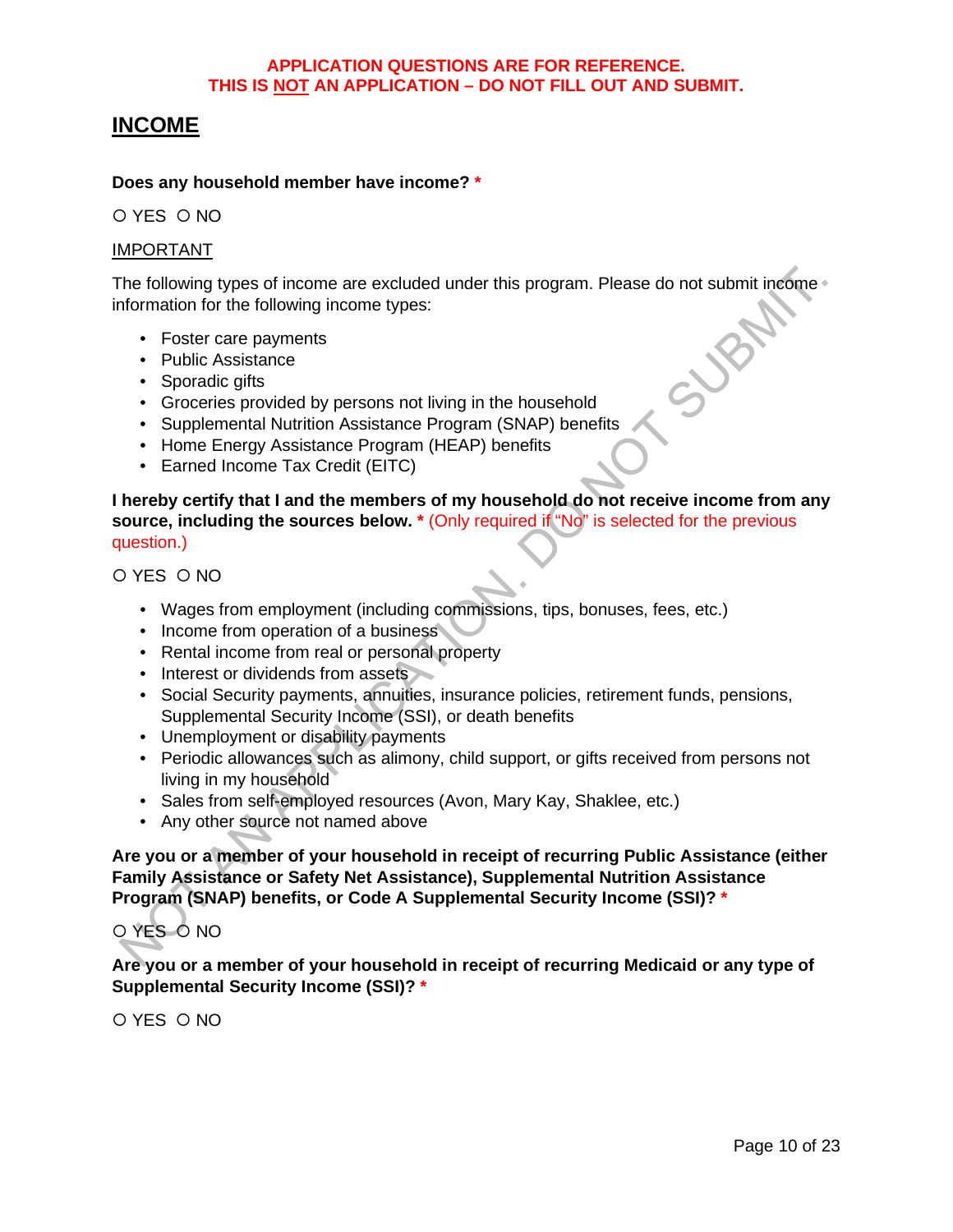Household Income *(This section is required if "Yes" is selected above for the question "Does any household member have income?")*

Please provide the following income information for all household members over the age of 18.

Important: Applicants whose household income exceeds 80% of the Area Median Family Income are not eligible to receive a subsidy under the Covid-19 Emergency Rental Assistance Program and their application for assistance will automatically be denied.

 $\sigma$ 

Applicants who do not agree with the denial determination may request an administrative review.

#### **Type of Income \***

- -Employment
- -Unemployment
- -Child Support
- -Other Fixed Income
- -Self-Employment
- -Other Income

**Other (Please Explain) \*** *(Only required if "Other Income" or "Other Fixed Income" is selected from the drop-down above.)*

#### **Frequency of Income \***

- -Daily (every day)
- -Weekly (once a week)
- -Every other week
- -Twice a month

-Monthly

-Annually (once a year)

#### **Amount \***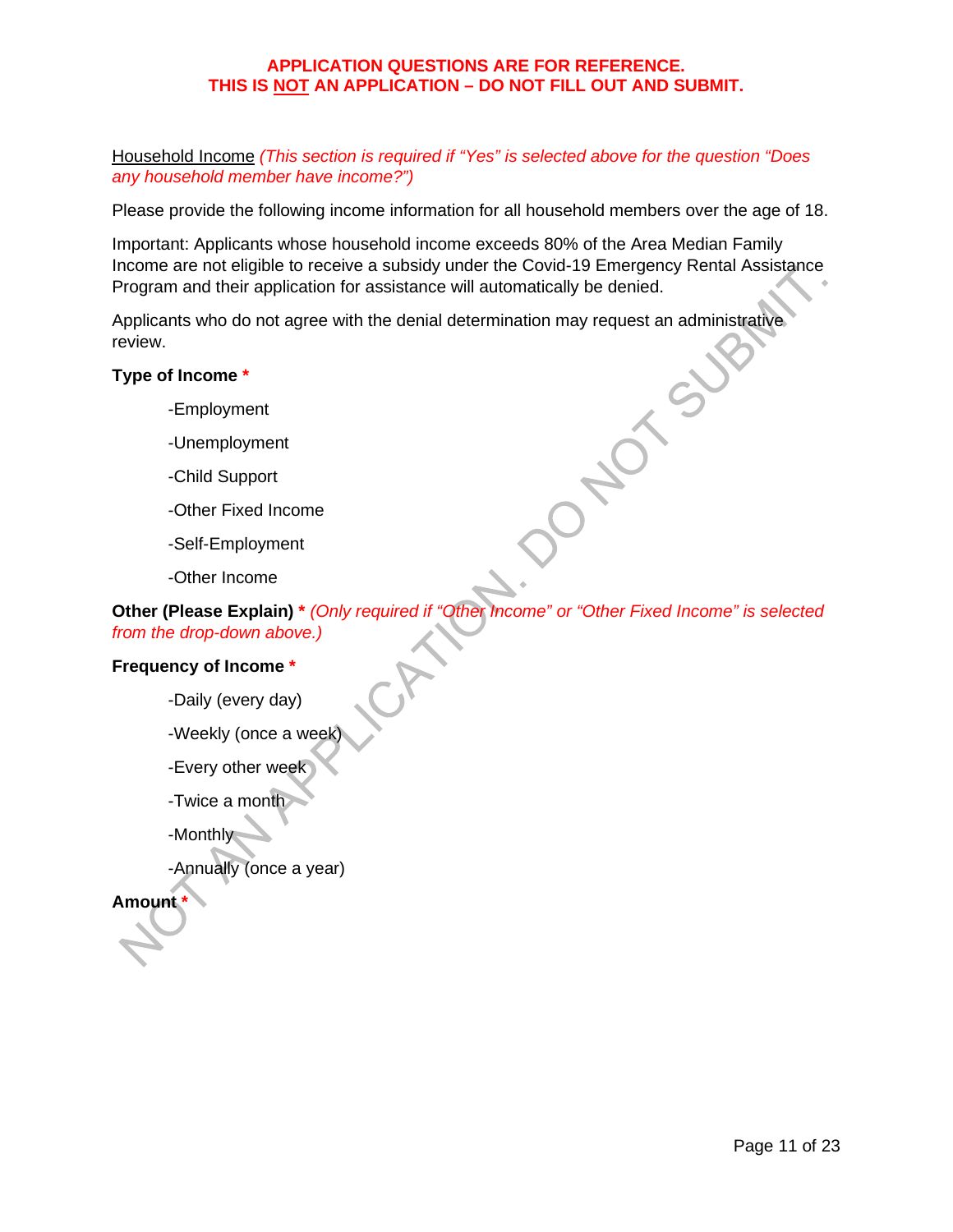# <span id="page-11-0"></span>**LEASE**

Please provide the following information regarding your lease.

**Property Address** *(comes in pre-populated)*

Lease Terms *(comes in pre-populated)*<br>
When did your lease begin or when did you or any household member begin payit<br>
rent? \*<br>
Monthly Rental Amount \*<br>
Type of House/Apartment \*<br>
-Apartment<br>
-Apartment<br>
-Duplex<br>
-Single F **When did your lease begin or when did you or any household member begin paying rent? \***

#### **Monthly Rental Amount \***

#### **Type of House/Apartment \***

-Apartment

-Duplex

-Single Family Detached / House

-Semi-Detached / Row House

-Single Room Occupancy

-Lot Rent / Mobile Home

#### **Bedrooms \***

- -Studio
- -1 Bedroom
- -2 Bedrooms
- -3 Bedrooms
- -4 Bedrooms
- -5 Bedrooms
- -6 Bedrooms
- -7 Bedrooms
- -8 Bedrooms

Is your unit one of the following:

- □ Rent Controlled
- □ Rent Regulated
- □ Mitchell-Lama
- □ Section 8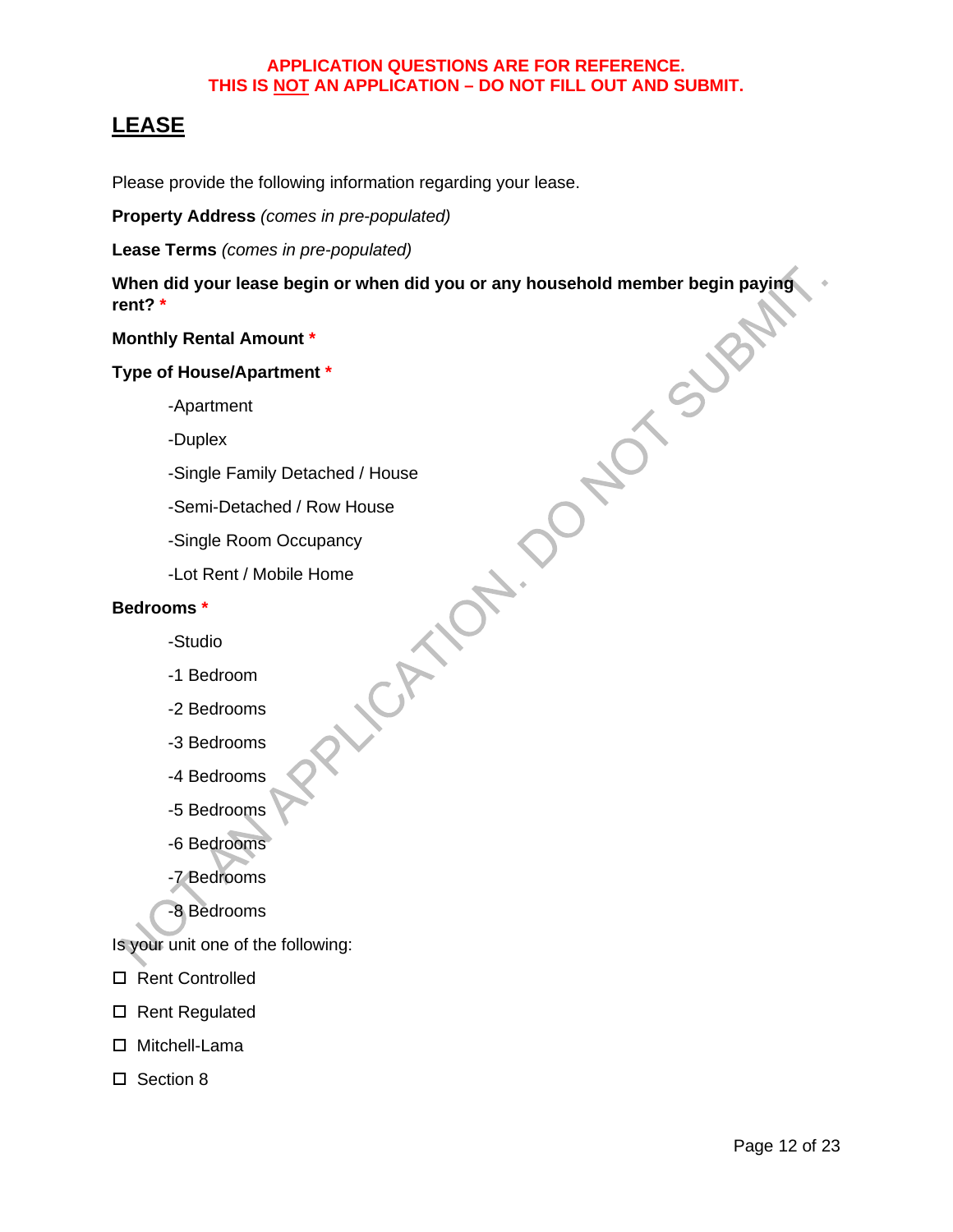- □ Public Housing
- □ Other Subsidy
- □ Not Applicable

**If other, please describe** 

#### **Tell us about your leasing arrangement \***

- O Renting entire unit from owner
- O Sub-leasing entire unit
- O Renting a room from the owner
- O Renting Lot

Owner *(If "Renting entire unit from owner" or "Renting a room from the owner" is selected above.)*

First Name **\***

Last Name **\***

Address Line 1

```
Address Line 2 / Unit / Apartment Number
```
**City** 

**State** 

Zip Code

```
Email * (either phone OR email is required)
```

```
Phone * (either phone OR email is required)
```

```
Sub-Lease (If "Sub-leasing entire unit" is selected above.)
```
First Name

Last Name

Address Line 1

Address Line 2 / Unit / Apartment Number

**City** 

**State** 

Zip Code

Email

Phone

**JRAN**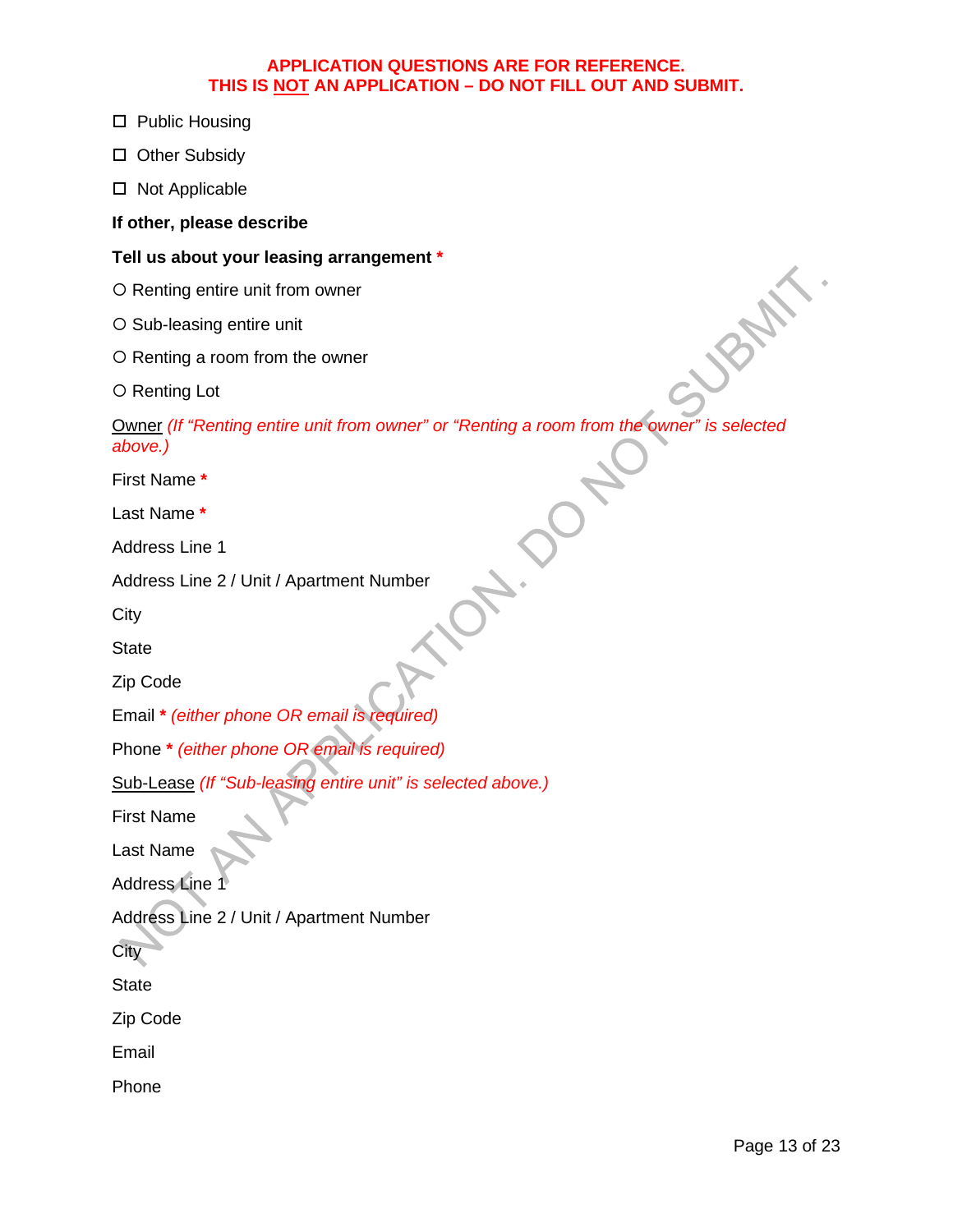# <span id="page-13-0"></span>**RENT ARREARS**

Please enter the amount of past due rent that you currently still owe for the months listed below. If you do not owe any past due rents for any of the months below, enter \$0.00.

You will be required to provide supporting documentation that reflects the amounts reported on this application.

| March 2020       | <b>Regular Monthly Rent</b>       | <b>Amount Past Due</b>       | Late or other Fees      |
|------------------|-----------------------------------|------------------------------|-------------------------|
| April 2020       | <b>Regular Monthly Rent</b>       | <b>Amount Past Due</b><br>S  | Late or other Fees      |
| May 2020         | <b>Regular Monthly Rent</b>       | <b>Amount Past Due</b><br>Ж  | Late or other Fees      |
| <b>June 2020</b> | <b>Regular Monthly Rent</b>       | <b>Amount Past Due</b>       | Late or other Fees      |
| <b>July 2020</b> | <b>Regular Monthly Rent</b><br>\$ | <b>Amount Past Due</b><br>S  | Late or other Fees      |
| August 2020      | <b>Regular Monthly Rent</b>       | <b>Amount Past Due</b><br>\$ | Late or other Fees      |
| September 2020   | <b>Regular Monthly Rent</b>       | <b>Amount Past Due</b><br>\$ | Late or other Fees      |
| October 2020     | <b>Regular Monthly Rent</b>       | <b>Amount Past Due</b>       | Late or other Fees      |
| November 2020    | <b>Regular Monthly Rent</b>       | <b>Amount Past Due</b>       | Late or other Fees      |
| December 2020    | <b>Regular Monthly Rent</b>       | <b>Amount Past Due</b>       | Late or other Fees      |
| January 2021     | <b>Regular Monthly Rent</b>       | <b>Amount Past Due</b>       | Late or other Fees      |
| February 2021    | <b>Regular Monthly Rent</b>       | <b>Amount Past Due</b>       | Late or other Fees      |
| March 2021       | <b>Regular Monthly Rent</b>       | <b>Amount Past Due</b>       | Late or other Fees      |
| April 2021       | <b>Regular Monthly Rent</b>       | <b>Amount Past Due</b>       | Late or other Fees      |
| May 2021         | <b>Regular Monthly Rent</b>       | <b>Amount Past Due</b><br>S  | Late or other Fees      |
| <b>June 2021</b> | <b>Regular Monthly Rent</b><br>\$ | <b>Amount Past Due</b><br>\$ | Late or other Fees<br>S |

### **Do you or any member of your household need assistance paying for future rents? \***

You may be able to get help for months of rent up to 3 months in the future (if funding is available and you are determined to be paying 30% or more of your gross monthly income towards rent).

O YES O NO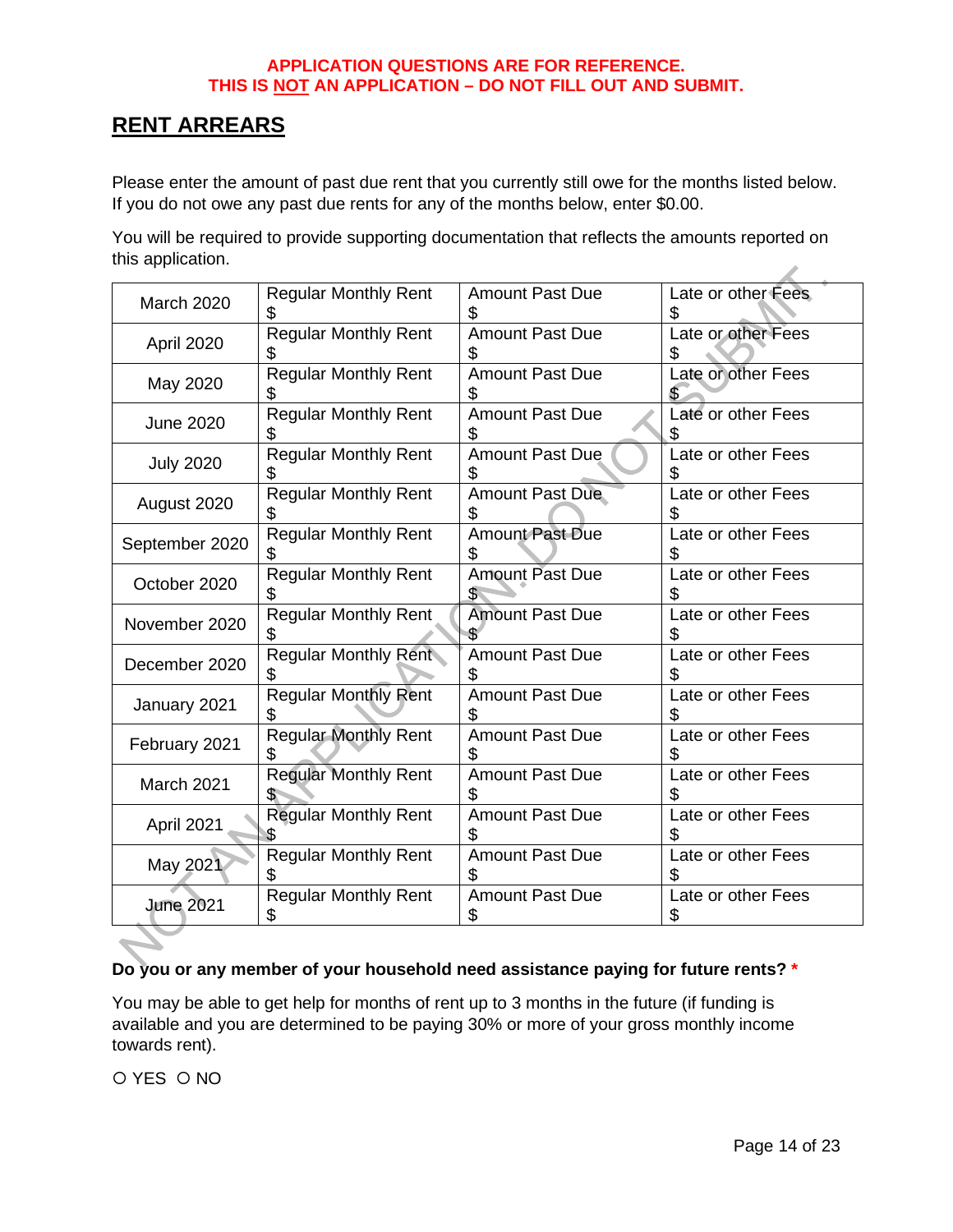**How many months of future assistance do you or any member of your household need? \*** *(Only required if "Yes" is selected in previous question.)*

- -1 Month
- -2 Months
- -3 Months

Page 15 of 23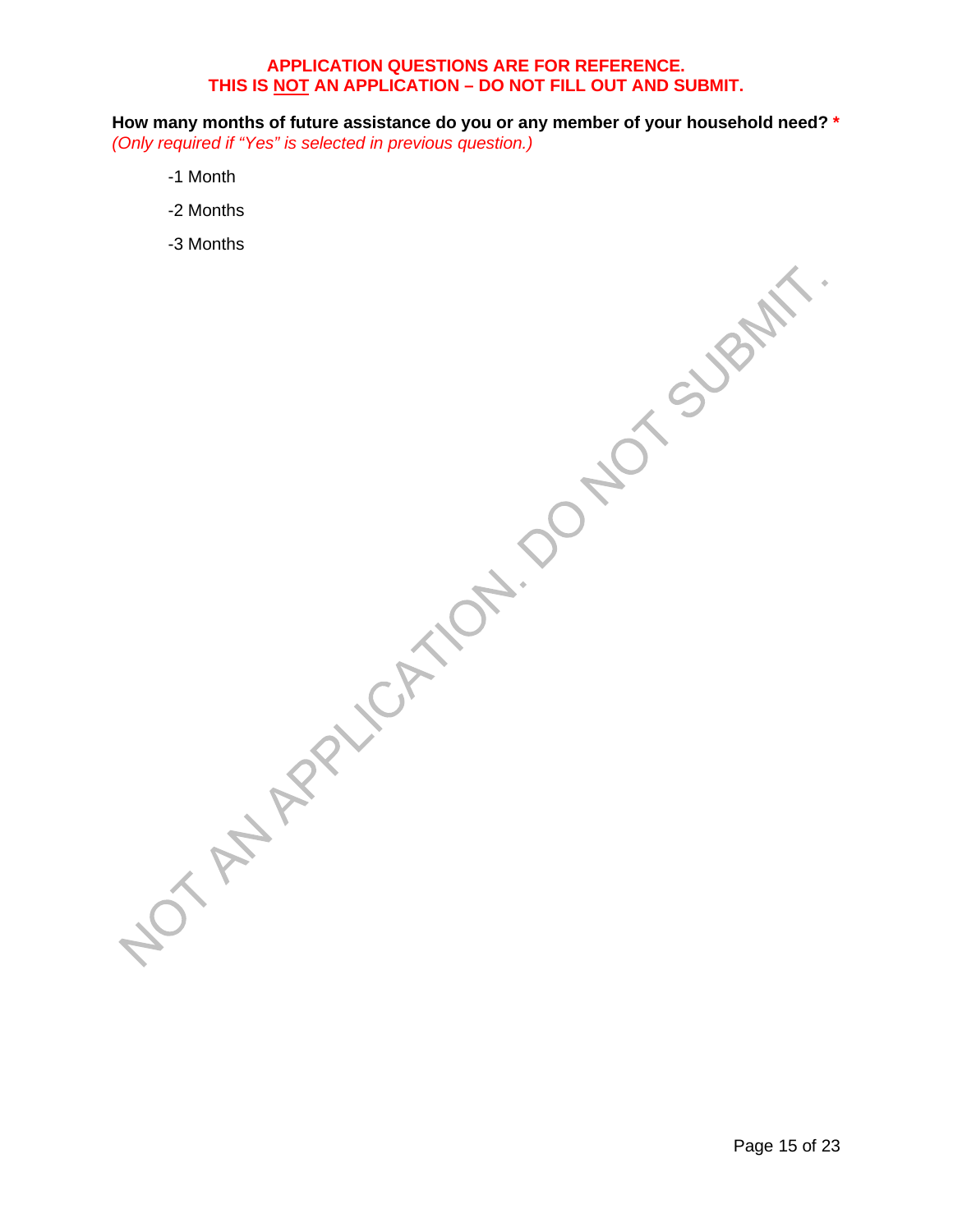## <span id="page-15-0"></span>**UTILITIES**

**Do you or any member of your household need assistance with utilities? \***

O YES O NO

**Do you or any member of your household pay separately for heat? \*** *(Only required if response to first question is "Yes".)*

O YES O NO

**Do you or any member of your household pay separately for gas? \*** *(Only required if response to first question is "Yes".)*

O YES O NO

**Do you or any member of your household owe gas arrears? \*** *(Only required if response to preceding question is "Yes".)*

O YES O NO

**Do you or any member of your household pay separately for electric? \*** *(Only required if response to first question is "Yes".)*

O YES O NO

**Do you or any member of your household owe electric arrears? \*** *(Only required if response to preceding question is "Yes".)*

O YES O NO

Please provide the names of your utility providers below.

**Gas Company \*** *(Only required if applicant indicates they owe gas arrears.)*

**Account Number \*** *(Only required if applicant indicates they owe gas arrears.)*

**Whose name is the gas bill under? \*** *(Only required if applicant indicates they owe gas arrears.)*

O Myself/Applicant Only

O Other household member

O Someone outside the household

**Person's Name on the Gas Bill \****(Only required if applicant indicates they owe gas arrears and "Other household member" or "Someone outside the household" is selected on "Whose name is the gas bill under".)*

| March 2020        | Amount Billed \$ | Amount Past Due \$ |
|-------------------|------------------|--------------------|
| <b>April 2020</b> | Amount Billed \$ | Amount Past Due \$ |
| May 2020          | Amount Billed \$ | Amount Past Due \$ |
| June 2020         | Amount Billed \$ | Amount Past Due \$ |
| <b>July 2020</b>  | Amount Billed \$ | Amount Past Due \$ |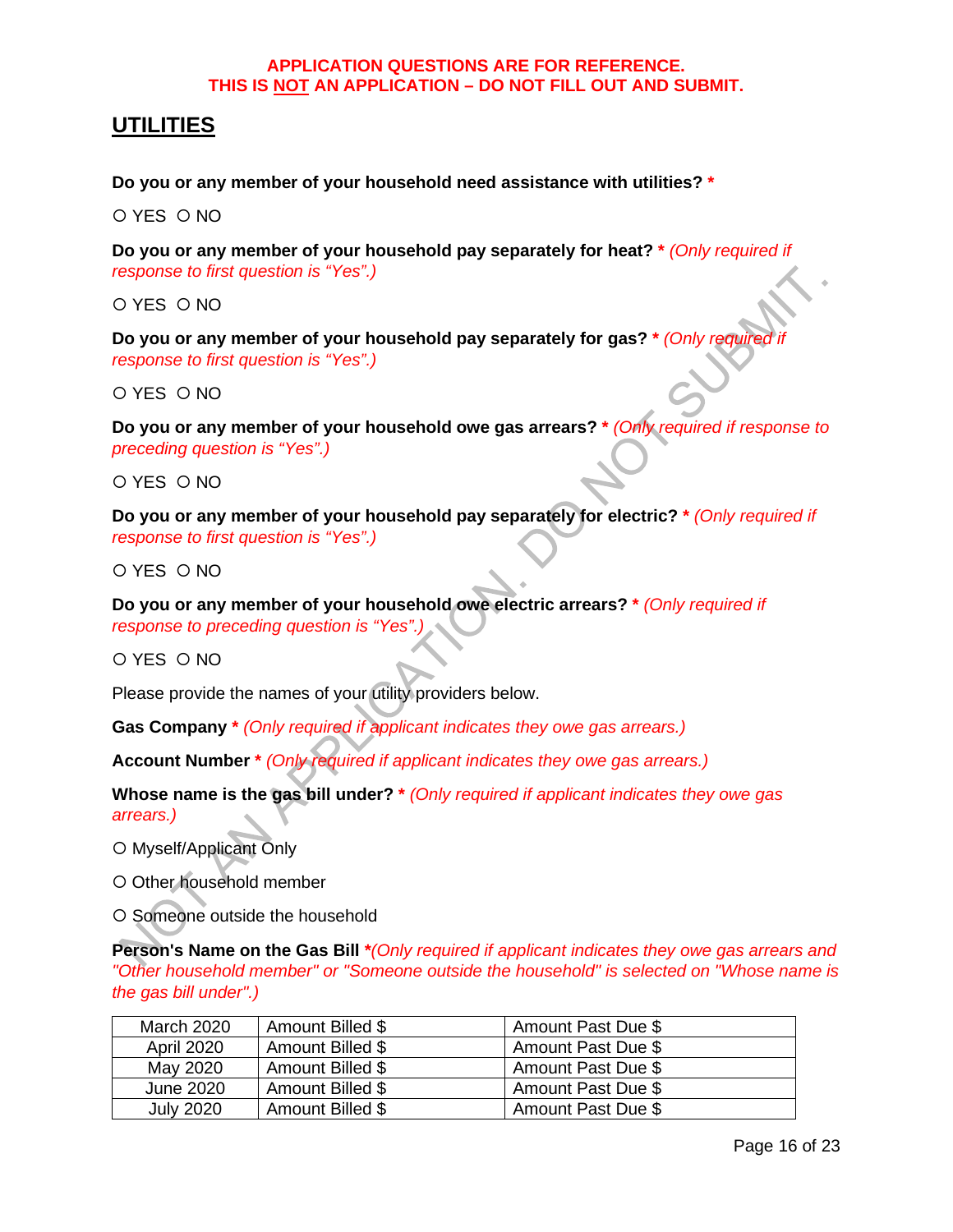| August 2020      | Amount Billed \$ | Amount Past Due \$ |
|------------------|------------------|--------------------|
| September 2020   | Amount Billed \$ | Amount Past Due \$ |
| October 2020     | Amount Billed \$ | Amount Past Due \$ |
| November 2020    | Amount Billed \$ | Amount Past Due \$ |
| December 2020    | Amount Billed \$ | Amount Past Due \$ |
| January 2021     | Amount Billed \$ | Amount Past Due \$ |
| February 2021    | Amount Billed \$ | Amount Past Due \$ |
| March 2021       | Amount Billed \$ | Amount Past Due \$ |
| April 2021       | Amount Billed \$ | Amount Past Due \$ |
| May 2021         | Amount Billed \$ | Amount Past Due \$ |
| <b>June 2021</b> | Amount Billed \$ | Amount Past Due \$ |
|                  |                  |                    |

**Electric Company \*** *(Only required if applicant indicates they owe electricity arrears.)*

**Account Number \*** *(Only required if applicant indicates they owe electricity arrears.)*

**Whose name is the electric bill under? \*** *(Only required if applicant indicates they owe electricity arrears.)*

O Myself/Applicant Only

O Other household member

O Someone outside the household

**Person's Name on the Electric Bill \*** *(Only required if applicant indicates they owe electricity arrears and "Other household member" or "Someone outside the household" on is selected on "Whose name is the electric bill under".)*

| <b>March 2020</b> | Amount Billed \$        | Amount Past Due \$ |
|-------------------|-------------------------|--------------------|
| <b>April 2020</b> | Amount Billed \$        | Amount Past Due \$ |
| May 2020          | Amount Billed \$        | Amount Past Due \$ |
| <b>June 2020</b>  | Amount Billed \$        | Amount Past Due \$ |
| <b>July 2020</b>  | <b>Amount Billed \$</b> | Amount Past Due \$ |
| August 2020       | <b>Amount Billed \$</b> | Amount Past Due \$ |
| September 2020    | Amount Billed \$        | Amount Past Due \$ |
| October 2020      | Amount Billed \$        | Amount Past Due \$ |
| November 2020     | Amount Billed \$        | Amount Past Due \$ |
| December 2020     | Amount Billed \$        | Amount Past Due \$ |
| January 2021      | Amount Billed \$        | Amount Past Due \$ |
| February 2021     | Amount Billed \$        | Amount Past Due \$ |
| March 2021        | Amount Billed \$        | Amount Past Due \$ |
| April 2021        | Amount Billed \$        | Amount Past Due \$ |
| May 2021          | Amount Billed \$        | Amount Past Due \$ |
| <b>June 2021</b>  | Amount Billed \$        | Amount Past Due \$ |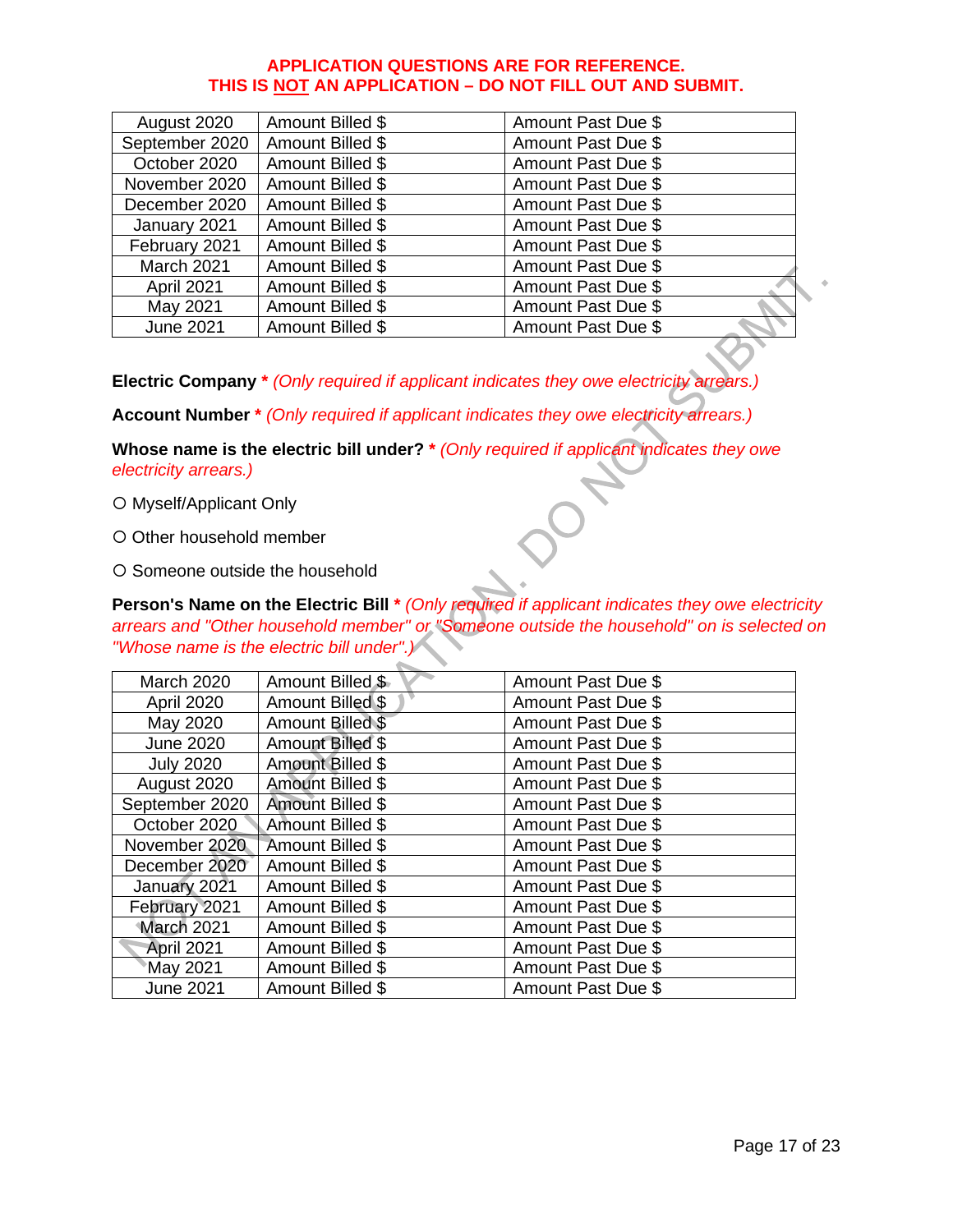# <span id="page-17-0"></span>**PRIOR AND CURRENT RENTAL ASSISTANCE**

You or any member of your household may receive rental assistance if you or any household member are on Section 8, HOPWA, or another Public Housing Program. The rental assistance will not be more than the amount you or any household member are required to pay.

It may be required to show evidence of the rent that you or any member of your household pay.

Please give us the following information about the housing benefit you or any member of your household are getting.

**Do you or any member of your household live in federal or state subsidized housing? \***

O YES O NO

**Is the amount you or any household member pay in rent limited to a set percentage of your income (for example 30%)? \*** *(Only required if answer to previous question is "Yes".)*

O YES O NO

**Since March 2020, have you gotten or are you receiving Section 8, HOPWA, or another Public Housing benefit? \***

O YES O NO

**Program Type \*** *(Only required if answer to previous question is "Yes".)*

O Housing Choice Voucher (Section 8 Voucher)

O Public Housing

O Project Based Section 8

O HOPWA

O Other

**Please provide the name of the other program \*** *(Only required if answer to previous question is "Other".)*

**When did your benefits start? \*** *(Only required if answer to "Since March 2020…" question is "Yes".)*

**Have your benefits ended? \*** *(Only required if answer to "Since March 2020…" question is "Yes".)*

O YES O NO

**When did your benefits end? \*** *(Only required if answer to previous question is "Yes".)*

**How much do you and any household members pay towards your rent? \*** *(Only required if answer to "Since March 2020…" question is "Yes".)*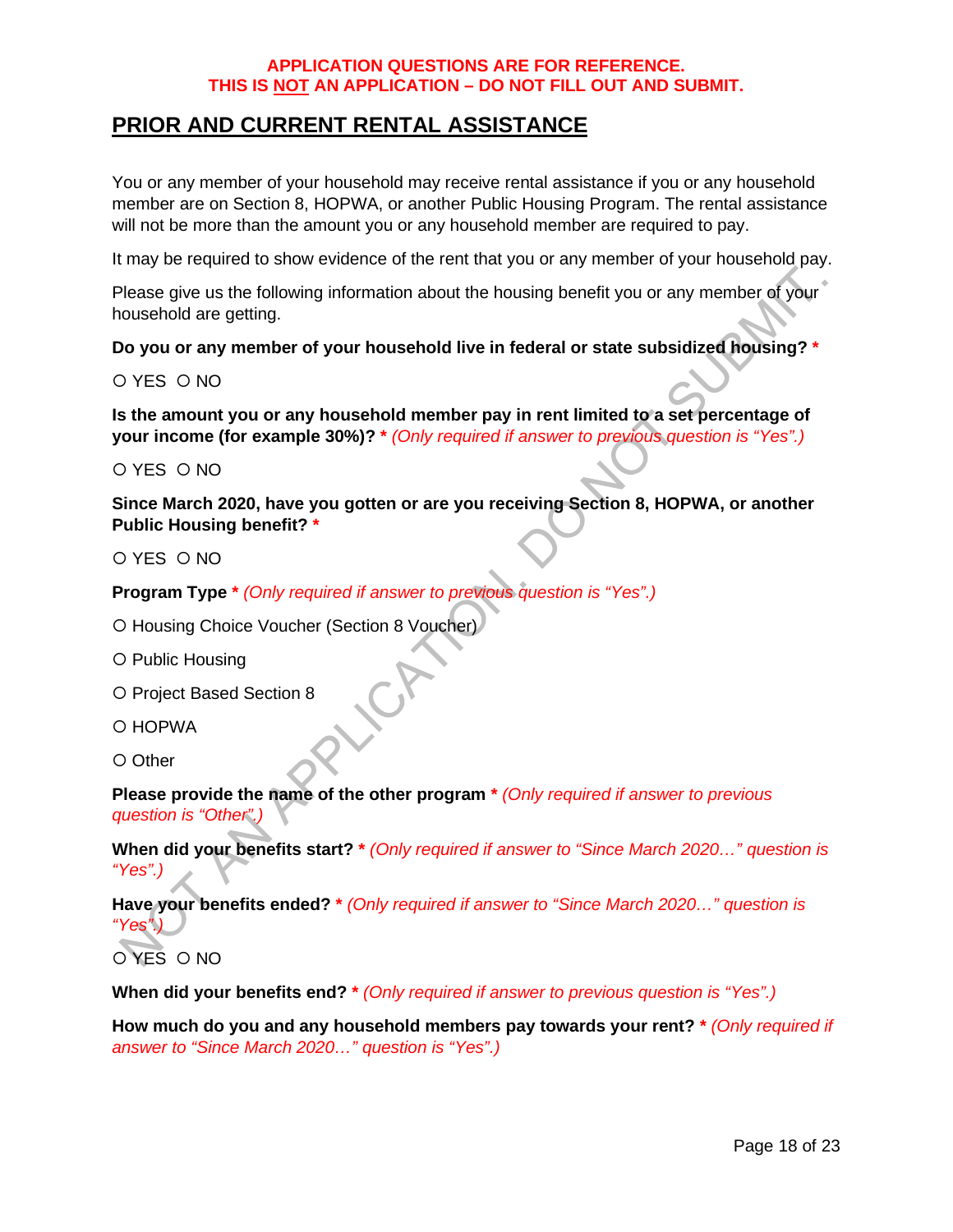You must report all assistance that you or any household member have applied for or have received from the following programs. This can also include assistance for paying back rent (arrears):

- Public Assistance
- COVID Rent Relief Program (COVID RRP)
- Family Homelessness & Eviction Prevention Supplement (FHEPS)
- City Fighting Homelessness & Eviction Prevention Supplement (CityFHEPS)
- Senior Citizen Rent Increase Exemption (SCRIE)
- Disability Rent Increase Exemption (DRIE)
- HIV/AIDS Services Administration (HASA)
- Other program / assistance

**Have you or any member of your household applied for or received assistance in paying for back rent (arrears) that you or any member of your household owe from any of the above programs? \***

 $OYFS$   $ONO$ 

**Select all that apply. \*** *(Only required if answer to previous question is "Yes".)*

- □ Public Assistance
- COVID Rent Relief Program (COVID RRP)
- Family Homelessness & Eviction Prevention Supplement (FHEPS)
- City Fighting Homelessness & Eviction Prevention Supplement (CityFHEPS)
- □ Senior Citizen Rent Increase Exemption (SCRIE)
- □ Disability Rent Increase Exemption (DRIE)
- □ HIV/AIDS Services Administration (HASA)
- $\Box$  Other program / assistance

**Name of agency/program I/we received assistance from \*** *(Only required if answer to previous question is "Other program / assistance".)*

**Does any person outside your household or any agency/organization help you or any household member pay your monthly rent? \***

# O YES O NO

**Monthly Amount Paid \*** *(Only required if answer to previous question is "Yes".)*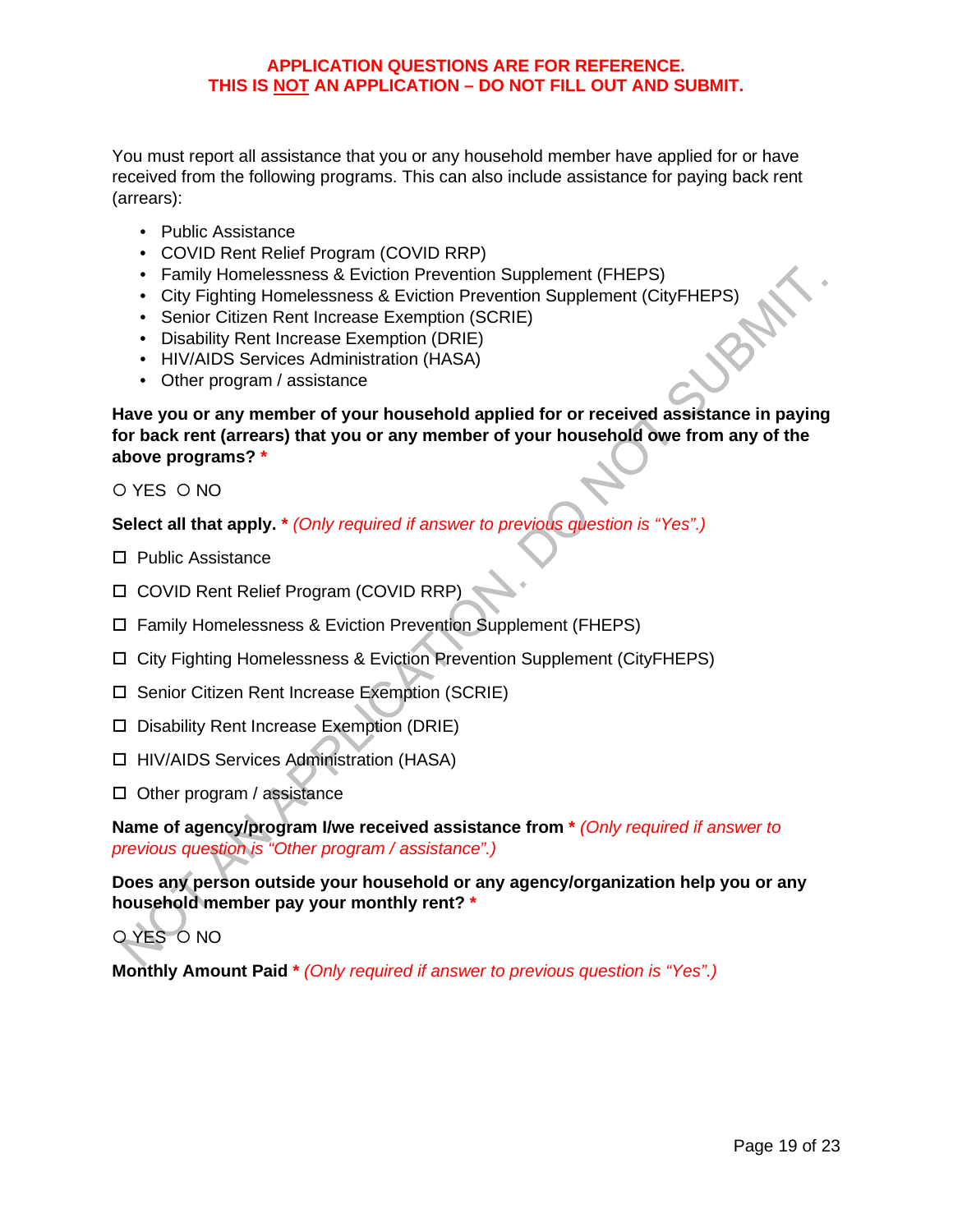# <span id="page-19-0"></span>**COMMUNICATION PREFERENCES**

#### **How would you like to get notices about your application? \***

O Email O Text Message/SMS O Send me paper notices in the mail

*Message and data rates may apply if you agree to getting text messages. (Message only appears if "Text Message/SMS" is selected above.)*<br> **Preferred language for written communications:** \*<br>
Finglish<br>
-Spanish<br>
-Arabic<br>
-B *appears if "Text Message/SMS" is selected above.)*

#### **Preferred language for written communications: \***

-English

-Spanish

-Arabic

-Bengali

-Chinese

-Haitian-Creole

-Korean

-Russian

-Yiddish

**Do you require an interpreter? \*** *(Only required if answer to previous question is anything other than "English".)*

O YES O NO

#### **Do you require notices in alternative format? \***

O YES O NO

**Alternative Format \*** *(Only required if answer to previous question is "Yes".)*

-Braille

-Audio file (CD)

-Data format (screen-reader accessible file on CD)

Large print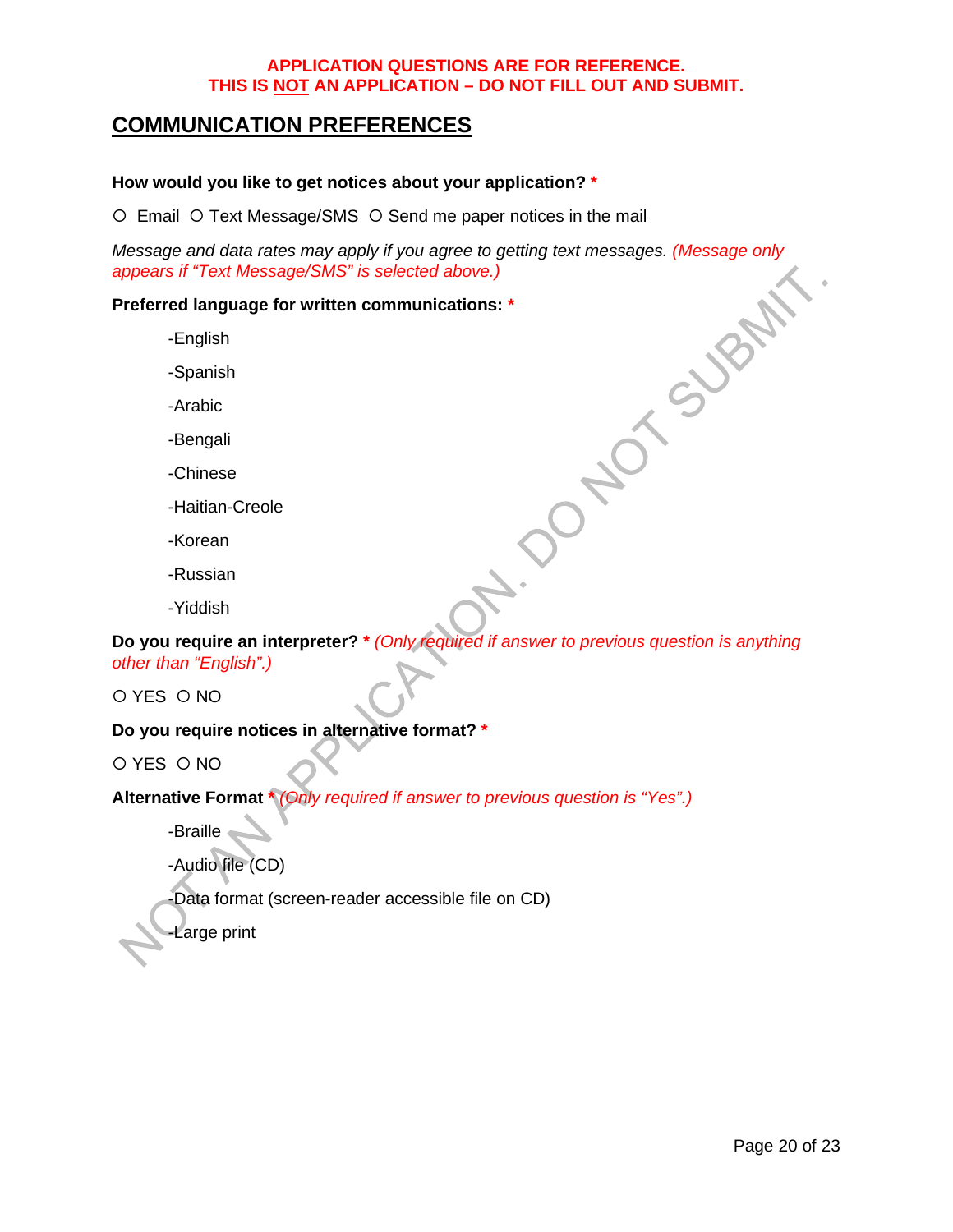# <span id="page-20-0"></span>**APPLICANT CERTIFICATION**

I attest that I rent the property located at [ADDRESS] as my primary residence and that I am obligated to pay rent. I attest that the income information and rental amounts reported on this application are true and correct. I attest that I, or my household members, have experienced a financial impact due to the COVID-19 pandemic on or after March 13, 2020. I attest that I have not received, and no member of my household has received or anticipates receiving another source of public or private benefits or assistance for the rental and/or utility amounts I am requesting on this application. I attest that I or a member of my household has received unemployment benefits or has experienced a reduction in income, incurred significant costs, or experienced other financial hardship on or after March 13, 2020 due to Covid-19.

I understand that by submitting this application, I consent to any investigation to verify or confirm the information I have given in connection with my application for the ERAP. If additional information is requested, I will provide it. I will also cooperate fully with any state, federal, local, or other authorized personnel in any ERAP quality control review. I understand and agree that if I fail to disclose all income or rent payments I've received, I may be held responsible for repaying New York State the full amount of any ERAP benefits received improperly, plus any interest charges. I understand that I may be subject to civil or criminal prosecution if I knowingly provide false information.

I understand that if I have a social security number (SSN), I must provide it, and that collection of my SSN is authorized pursuant to 42 U.S.C. § 405 and U.S. Treasury policy. I understand and agree that the information collected on this application, including my SSN and the SSNs of other household members, will be used to determine whether my household is eligible or continues to be eligible for assistance or benefits.

The information I have provided on my ERAP application and documents I have provided, will be used to check identity and may be disclosed or re-disclosed to verify earned and unearned income and other assistance received for myself and other household members, and to determine if applicants can receive payments or other help. I understand and agree that the NYS Office of Temporary and Disability Assistance, its contractors, agents, and subcontractors (hereinafter "OTDA") will verify this information through all means OTDA determines necessary, including, but not limited to, computer matching programs; and that information obtained through these matches may be used or disclosed to verify the information I provide, including but not limited to my income and the income of other household members as well as other assistance I or other members of my household may have received. I understand that this information will also be used for program management.

OTDA will use the information and documents I have provided to determine my household's ERAP eligibility and to prepare statistics about all of the people receiving benefits from ERAP. I consent to any investigation to verify or confirm the information I have given and other investigations by any authorized government agency in connection with ERAP utility benefits. I also consent to allow the information provided on this application to be used in program reporting, referrals to available weatherization assistance programs, my utility company's lowincome programs, and for utility Covid-19 debt relief credit.

I understand that OTDA will use my SSN to verify with my home energy vendors (including my utility), arrears owed and the receipt of ERAP utility assistance. This authorization also includes permission for any of my home energy vendors (including my utility) to release account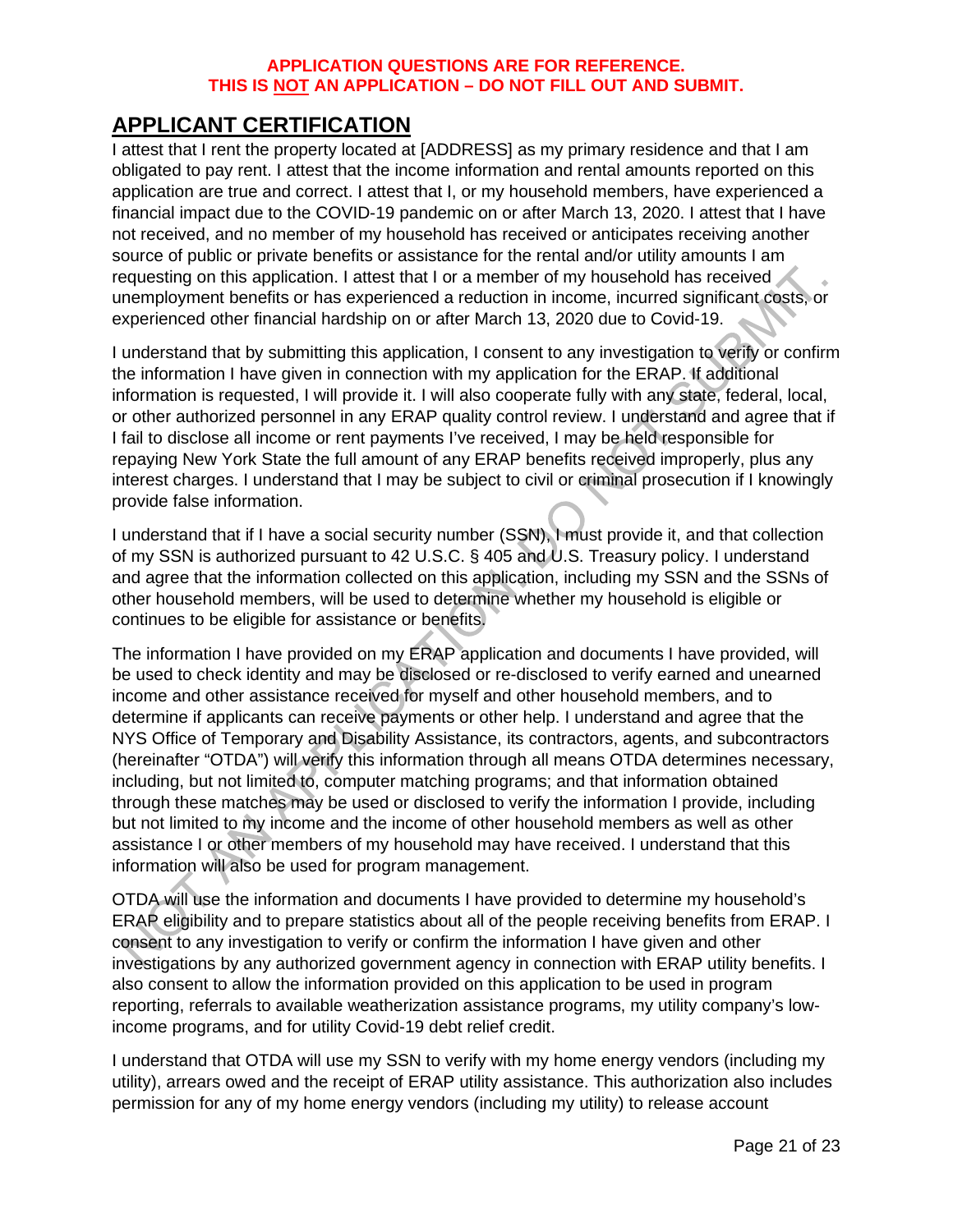information and certain statistical information, including but not limited to, my annual electricity usage, electricity cost, fuel consumption, fuel type, annual fuel cost, arrears owed, and payment history, to OTDA, the social services district, the NYS Department of Tax and Finance, the NYS Department of Public Service, the NYS Public Service Commission, the U.S. Department of Health and Human Services, and the U.S. Department of the Treasury.

I give my consent for OTDA or other state, federal, local, or other authorized personnel to record, store, access, and utilize the information provided on this application and any documents that I have provided, as well as information provided in any conversations, texts, or other means of communication with OTDA or other state, federal, local, or other authorized personnel. I understand and agree that OTDA or other state, federal, local, or other authorized personnel may investigate my application and will verify all information provided using any available sources, including, but not limited to, State systems and databases as well as with local and federal sources, as well as through collateral contacts. I also understand that information OTDA obtains may affect my eligibility for the ERAP and/or the amount of assistance I receive from ERAP.

I authorize OTDA to request, obtain and utilize income and payment verification, salary, wages, and other sources of earned and unearned income from federal, state and local government entities and other available sources for myself and any member of my household for whom I can legally give authorization. Verification may include, but shall not be limited to: information regarding unemployment insurance payments, federal and state tax information, wage information, rental subsidy payments, public assistance payments, Supplemental Nutrition Assistance Program (SNAP) grants, Home Energy Assistance Program (HEAP) grants, Housing Choice Voucher (Section 8) benefits or other subsidized housing programs, supplemental security income (SSI) information, state supplement program information (SSP), selfemployment income, retirement income, child support information and payments, payments pursuant to the CARES Act, payments pursuant to the Community Development Block Grant, Emergency Solutions Grant payments, confirmation of eligibility for and receipt of federal disability benefits and other federal, state and local benefits and subsidies. I consent for any entity in possession of such information to disclose it to OTDA and for such information to be redisclosed as necessary to conduct additional verification, and as otherwise needed for program administration.

I consent to the NYS Homes and Community Renewal (HCR) and/or the federal Department of Housing and Urban Development sharing information about any rental assistance payments that I or any member of my household, for whom I can legally give authorization, have received, information about current receipt of Housing Choice Voucher (Section 8) benefits or other subsidized housing programs, residence in public housing, and any other information which may be necessary to confirm eligibility for ERAP. I authorize the NYS Department of Labor (DOL) to release any confidential information maintained by DOL to OTDA and social services districts. This information may include unemployment benefit claims and wage records. I understand that OTDA, may use the unemployment information for establishing or verifying eligibility for, and the amount of, ERAP benefits applied for in this application and for investigations to determine whether I received benefits to which I was not entitled.

I also consent to OTDA, social services districts, and other entities disclosing, sharing and utilizing information regarding public assistance, SNAP, HEAP, SSI/SSP, other benefits or supplements and child support information and payments that I or any member of my